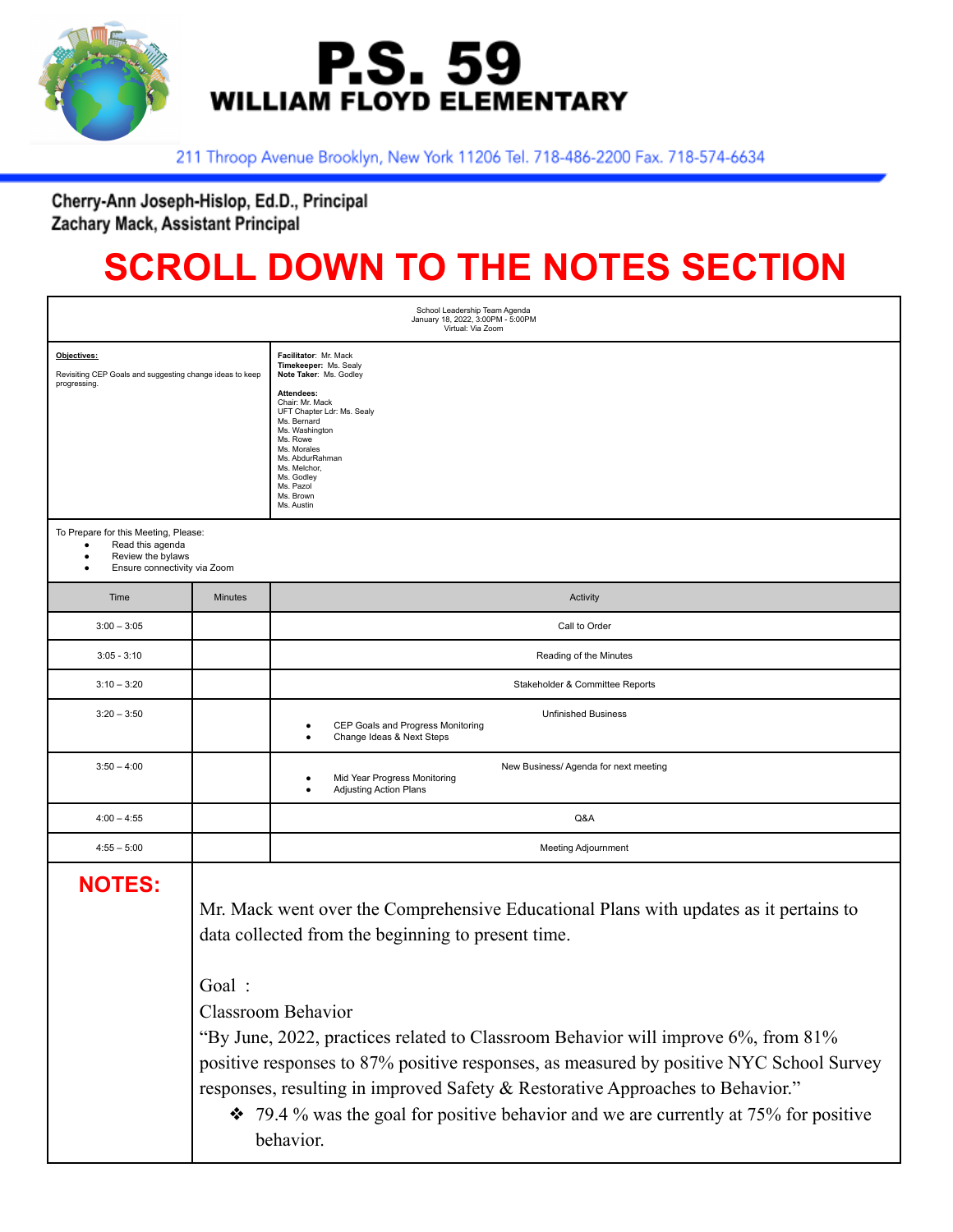| $\triangleleft$ Our goal for 81% positive responses<br>• Ms. Sealy and Ms. Edmond spoke about norming what was meant by students<br>following directions and some of the other questions.<br>• Mr. Mack stated it was better to give the teachers the opportunity to answers the<br>questions how they see fit in order to get authentic feedback from the staff                                                                                                                                                                                                                                                                                                                                                                                                                                                            |  |  |  |
|-----------------------------------------------------------------------------------------------------------------------------------------------------------------------------------------------------------------------------------------------------------------------------------------------------------------------------------------------------------------------------------------------------------------------------------------------------------------------------------------------------------------------------------------------------------------------------------------------------------------------------------------------------------------------------------------------------------------------------------------------------------------------------------------------------------------------------|--|--|--|
| Goal:<br><b>Improve ELA and Math Scores</b>                                                                                                                                                                                                                                                                                                                                                                                                                                                                                                                                                                                                                                                                                                                                                                                 |  |  |  |
| $\Box$ By the end of June 2022, the percent of all students achieving on grade level in ELA<br>and math will increase by 20% as measured by the i-Ready Diagnostic Assessment."<br>The students are tested using I-Ready Three times per year<br>Baseline in September 2021<br>❖<br>Benchmark in January 2022 with an expectation of a 10% growth<br>❖<br>End of the year in May 22 for an additional 10% growth<br>❖<br>The students are currently doing the Benchmark assessment and the data will be<br>updated by next week                                                                                                                                                                                                                                                                                             |  |  |  |
| We have in-house assessment so we can track the progress and data more frequently<br>using. By June, 2021, the percent of all students achieving proficiency (characterized<br>by a score of 75% or greater in Schoolnet) will increase by 20% as measured by<br>in-house, standards-aligned assessments."<br>$\Box$ The goal is to increase by 5% on each assessment given, so far all grades have<br>reached their mark for a 5% growth in ELA with the exception of 5th grade; which<br>showed growth of only 2.7 %<br>The goal is to increase by 5% each assessment given, In Math grades k, 1, and 4th<br>reached their goals<br>We must take into consideration the students' gaps could be due to the pandemic.<br>The last full year of in person school the current fifth graders received was in second<br>grade. |  |  |  |
| Goal:<br>Reducing Chronic Absenteeism<br>$\Box$ 51.9% are in the almost there for Chronic Absenteeism (114 students)<br>There are monthly reports sent the the teachers so they are aware of the students that<br>are in danger of chronic absence, with days absent and days left to be absent<br>Dr. Hislop encourages teachers to reach to the parents and encourage the students to<br>attend school.<br>Students who miss 18 days of school are considered to be chronically absent. If a<br>student misses 1 day every 10 days they are in danger. (Dr.Hislop)                                                                                                                                                                                                                                                        |  |  |  |